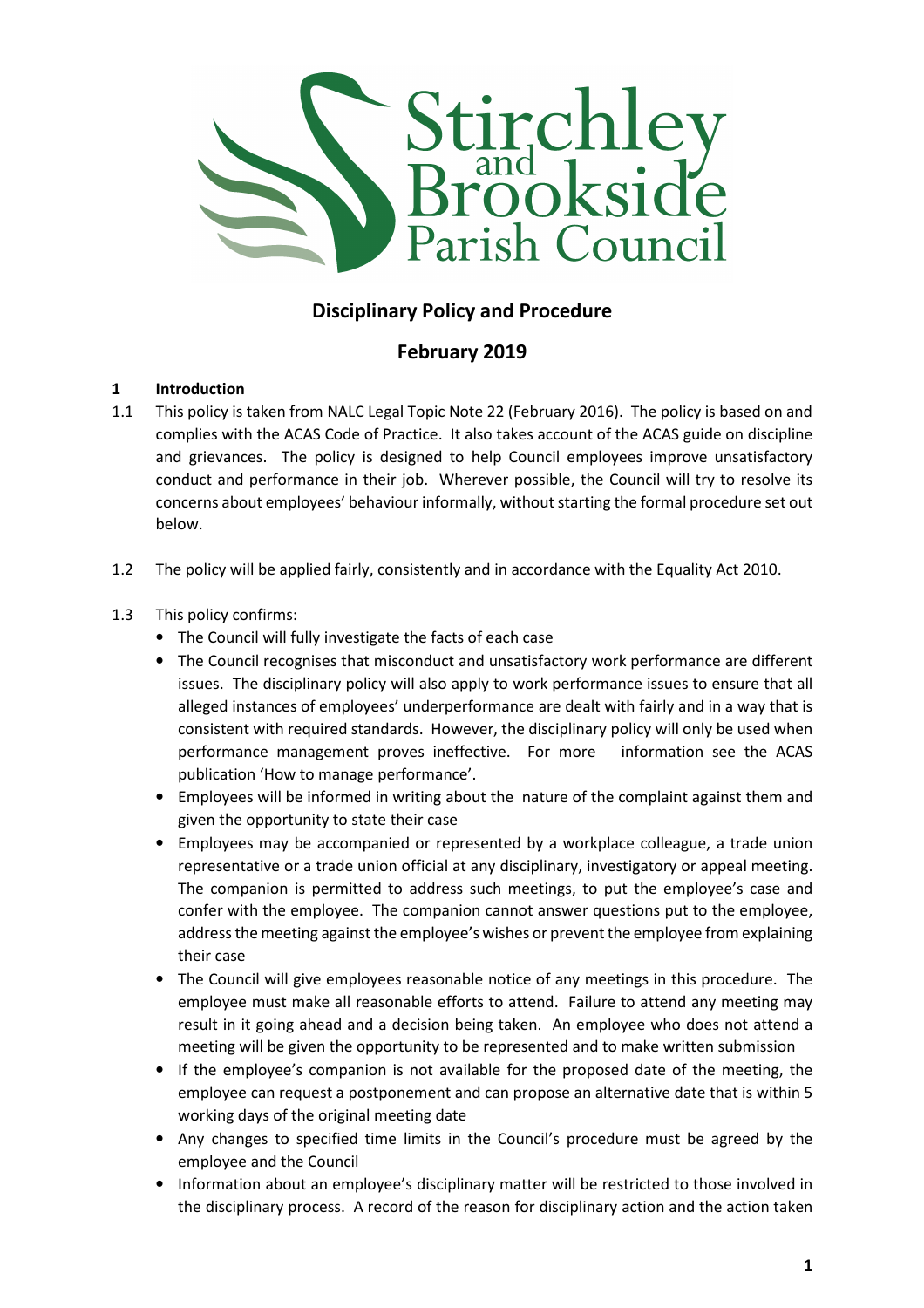by the Council is confidential to the employee. The employee's disciplinary records will be held by the Council in accordance with the Data Protection Act 2018

- Recordings of the proceedings at any stage of the disciplinary procedure are prohibited, unless agreed as a reasonable adjustment that takes account of an employee's medical condition
- Employees have the right to appeal against any disciplinary action. The appeal decision is final
- If an employee who is already subject to the Council's disciplinary procedure, raises a grievance, the grievance will normally be heard after the completion of the disciplinary procedure
- Disciplinary action taken by the Council can include an oral warning , written warning, final written warning or dismissal
- Except for gross misconduct when an employee may be dismissed without notice, the Council will not dismiss an employee on the first occasion that it decides there has been misconduct
- If an employee is suspended following allegations of misconduct, it will be on full pay and only for such time as is necessary. Suspension is not a disciplinary sanction. The Council will write to the employee to confirm any period of suspension and the reasons for it
- The Council many consider mediation at any stage of the disciplinary procedure where appropriate (for example where there have been communication breakdowns or allegations of bullying or harassment). Mediation is a dispute resolution process that requires the Council's and the employee's consent.

#### 2. Definitions and Examples

#### 2.1 Misconduct

Misconduct is employee behaviour that can lead to the employer taking disciplinary action. The following list contains some examples of misconduct:

- Unauthorised absence
- Poor timekeeping
- Misuse of the Council's resources and facilities including telephone, email and internet
- Inappropriate behaviour
- Refusal to follow reasonable instructions
- Breach of health and safety rules.

#### 2.2 Gross misconduct

Gross misconduct is misconduct that is so serious that it is likely to lead to dismissal without notice. The following list contains some examples of gross misconduct:

- Bullying, discrimination and harassment
- Incapacity at work because of alcohol or drugs
- Violent behaviour
- Fraud or theft
- Gross negligence
- Gross insubordination
- Serious breaches of health and safety rules
- Serious and deliberate damage to property
- Use of the internet or email to access pornographic, obscene or offensive material
- Disclosure of confidential information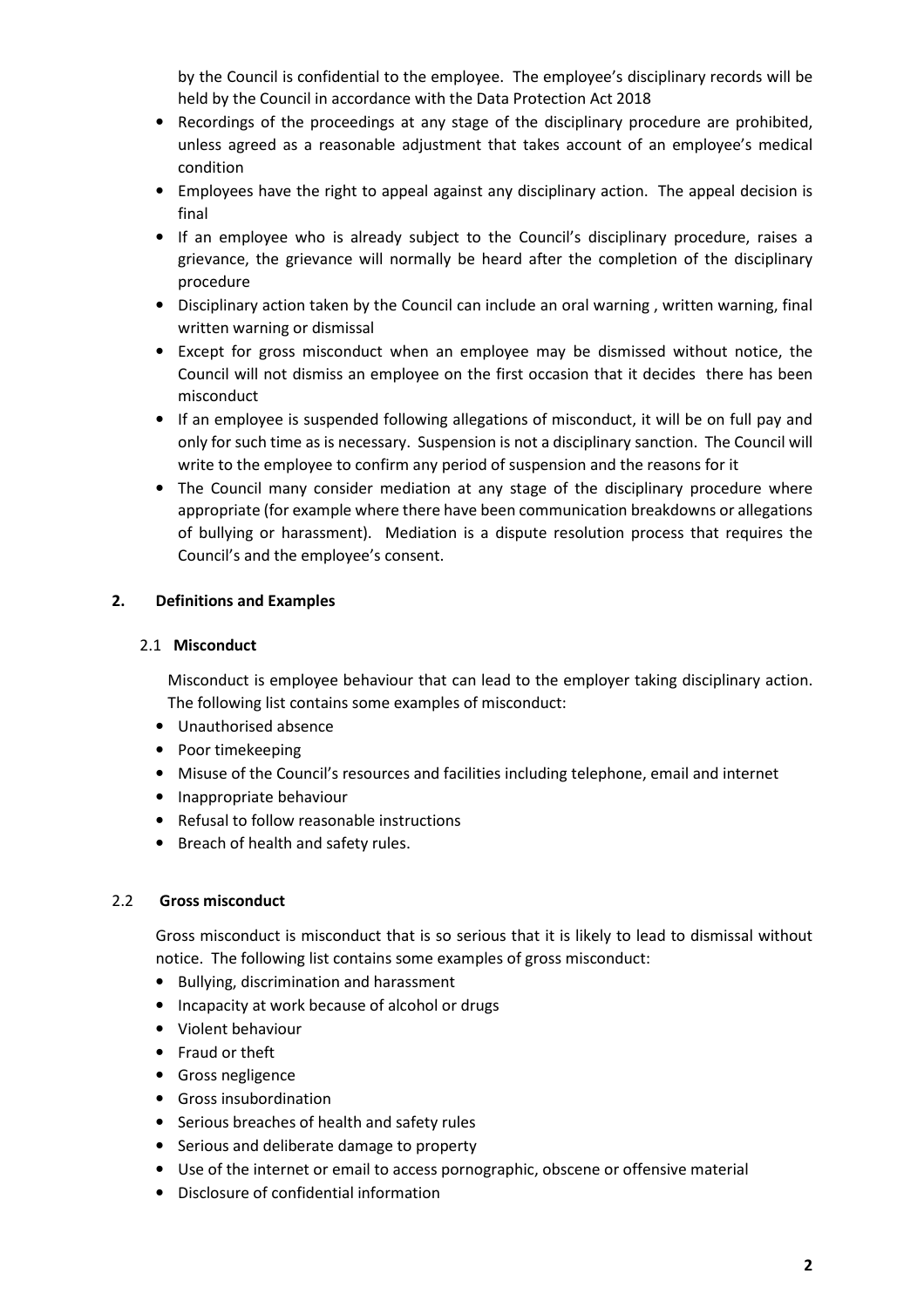#### 2.3 Unsatisfactory work performance

The following list contains some examples of unsatisfactory work performance:

- Inadequate application of office procedures
- Inadequate IT skills
- Unsatisfactory management of staff
- Unsatisfactory communication skills

#### 3 Disciplinary Investigation

- 3.1 The Council's Personnel subcommittee will appoint an investigator who will be responsible for undertaking the investigation – a fact-finding exercise to collect all relevant information. The investigator will be independent and will normally be a councillor. If the Personnel sub committee considers that there are no councillors who are independent (for example, because they all have direct involvement in the allegations about the employee), it will appoint someone from outside the Council. The investigator will be appointed as soon as possible after the allegations have been made. The Personnel subcommittee will inform the Investigator of the terms of reference of the investigation. The terms of reference should deal with the following:
	- What the investigation is required to examine
	- Whether a recommendation is required
	- How the findings should be presented. For example, an investigator will often be required to present the findings in the form of a report
	- Who the findings should be reported to and who to contact for further direction if unexpected issues arise or advice is needed
- 3.2 The investigator will be asked to submit a report within 20 working days of appointment. In cases of alleged unsatisfactory performance or of allegations of minor misconduct, the appointment of an investigator may not be necessary and the Council may decide to commence disciplinary proceedings at the next stage (see section 4).
- 3.3 The Personnel subcommittee will first notify the employee in writing of the alleged misconduct and ask them to attend a meeting with the investigator. The employee will be given at least 5 working days' notice of the meeting with the investigator so that they have reasonable time to prepare for it. The letter will explain the investigatory process and that the meeting is part of that process. The employee should be provided with a copy of the Council's disciplinary procedure. The Council will also inform the employee that when they meet with the investigator, they will have the opportunity to comment on the allegations of misconduct.
- 3.4 Employees may be accompanied or represented by a workplace colleague, a trade union representative or a trade union official at any investigatory meeting.
- 3.5 If there are other persons (e.g. employees, councillors, members of the public or the Council's contractors) who can provide relevant information, the investigator should try to obtain it from them in advance of the meeting with the employee.
- 3.6 The investigator has no authority to take disciplinary action; their role is to establish the facts of the case as quickly as possible and prepare their report which will contain their recommendations and the findings on which they were based; that: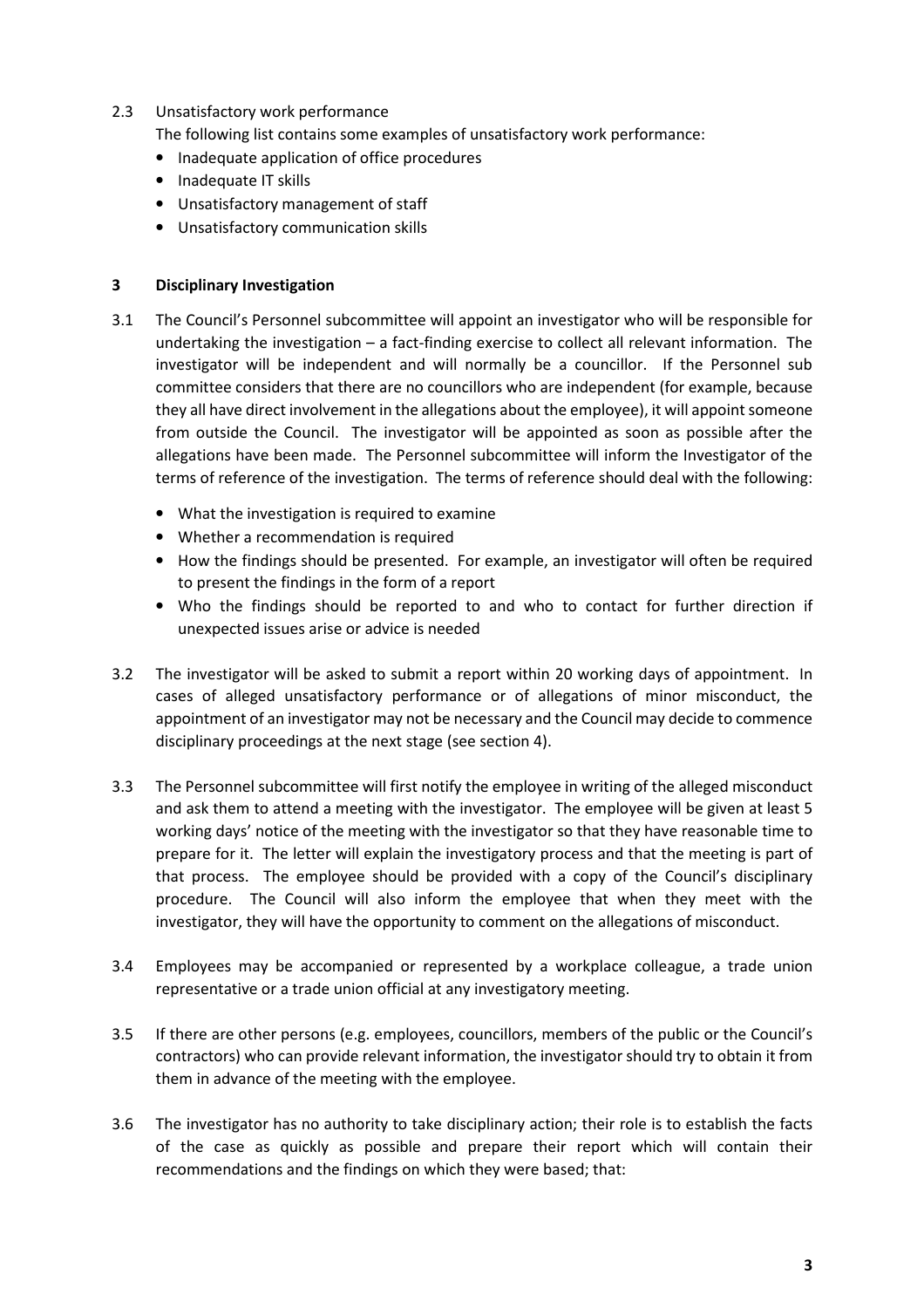- The employee has no case to answer and there should be no further action under the Council's disciplinary procedure
- The matter is not serious enough to justify further use of the disciplinary procedure and can be dealt with informally or
- The employee has a case to answer and there should be action under the Council's disciplinary procedure.
- 3.7 The investigator will submit the report to the Personnel subcommittee who will decide whether further action will be taken.
- 3.8 If the Council decides that it will not take disciplinary action, it may consider whether mediation would be appropriate in the circumstances.

## 4 The Disciplinary Meeting

- 4.1 If the Personnel subcommittee decides that there is a case to answer, it will appoint a panel of 3 councillors. The panel will appoint a Chair from one of its members. The investigator shall not sit on the panel. No councillor with direct involvement in the matter, or who is a member of the Appeals subcommittee shall be appointed to the panel.
- 4.2 The employee will be invited, in writing, to attend a disciplinary meeting. The letter will confirm:
	- The name of its Chair and other 2 members
	- Details of the alleged misconduct, its possible consequences and the employee's statutory right to be accompanied at the meeting
	- A copy of the investigation report, all the supporting evidence and a copy of the Council's disciplinary procedure
	- The time and place for the meeting. The employee will be given reasonable notice of the hearing (at least 15 working days) so that they have sufficient time to prepare
	- That witnesses may attend on the employee's and the Council's behalf and that both parties should inform each other of their witnesses' names at least 5 working days before the meeting
	- That the employee and the Council will provide each other with all supporting evidence at least 5 working days before the meeting. If witnesses are not attending the meeting, witness statements will be submitted to the other side at least 5 working days before the hearing
	- That the employee may be accompanied by a companion a workplace colleague, a trade union representative or a trade union official.
- 4.3 The disciplinary meeting will be conducted as follows:
	- The Chair will introduce the members of the panel to the employee
	- The investigator will present the findings of the investigations report
	- The Chair will set out the Council's case and present supporting evidence (including any witnesses)
	- The employee (or the companion) will set out their case and present evidence (including any witnesses)
	- Any member of the panel and the employee (or the companion) may question the investigator and any witness
	- The employee (or the companion) will have the opportunity to sum up their case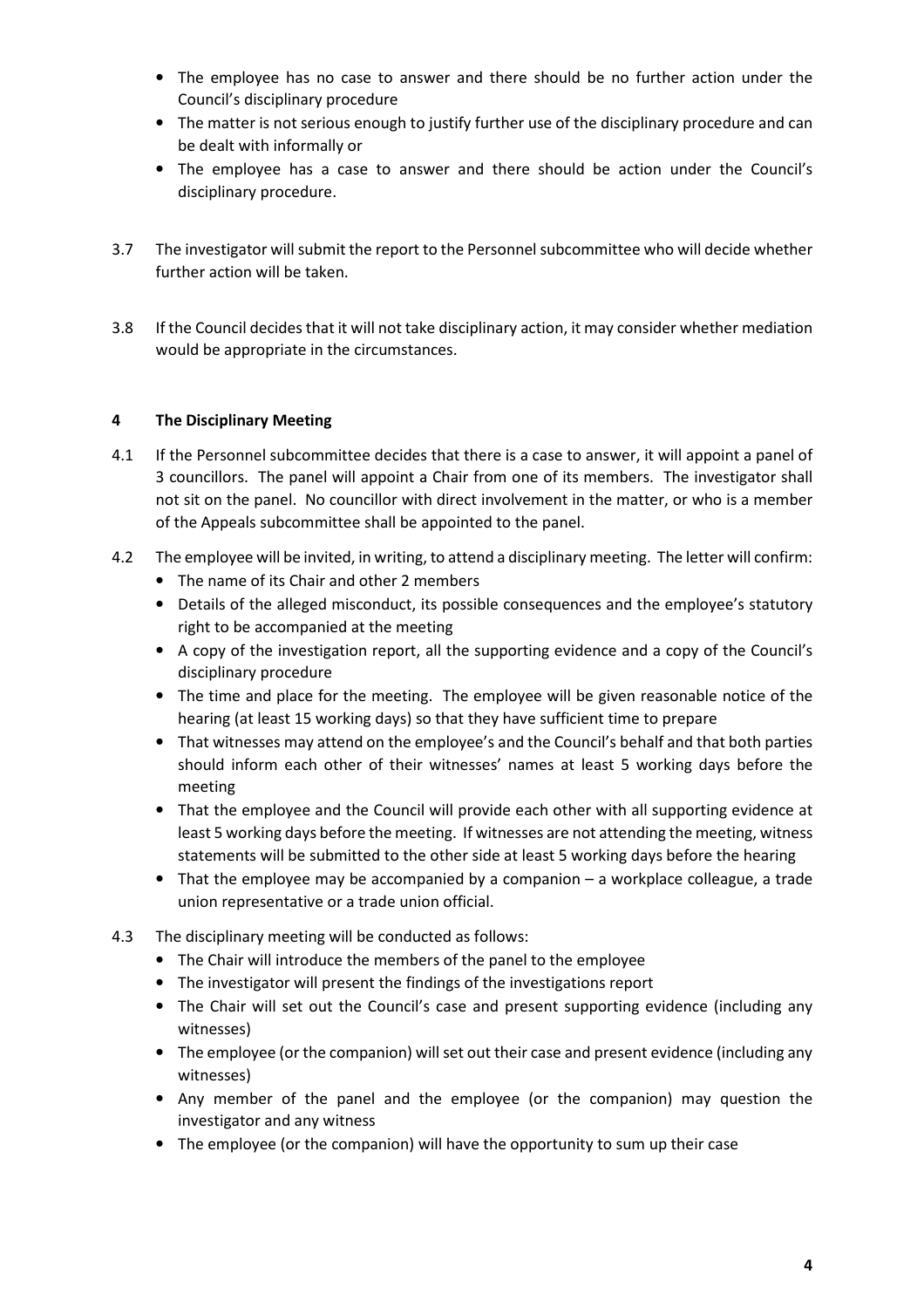- The Chair will provide the employee with the panel's decision, with reasons, in writing, within 5 working days of the meeting. The Chair will also notify the employee of the right to appeal the decision
- The disciplinary meeting may be adjourned to allow matters that were raised during the meeting to be investigation by the panel.

## 5. Disciplinary Action

If the panel decides that there should be disciplinary action, it may be any of the following:

5.1 Verbal warning

A verbal warning is issued for most first instances of minor misconduct. The Council will notify the employee:

- Of the reason for the warning, the improvement required (if appropriate) and the time period for improvement
- That further misconduct/failure to improve will result in more serious disciplinary action
- Of the right to appeal
- That a note confirming the verbal warning will be place on the employee's personnel file, that a copy will be provided to the employee and that the warning will remain in force for 6 months.
- 5.2 Written warning

If there is a repetition of earlier misconduct which resulted in an verbal warning, or for different and more serious misconduct, the employee will normally be given a written warning. A written warning will set out:

- The reason for the written warning, the improvement required (if appropriate) and the time period for improvement
- That further misconduct/failure to improve will result in more serious disciplinary action up to and including dismissal
- Of the right to appeal
- That a note confirming the written warning will be place on the employee's personnel file, that a copy will be provided to the employee and that the warning will remain in force for 18 months.

## 5.3 Dismissal

The Council may dismiss:

- For gross misconduct
- If there is no improvement within the specified time period in the conduct which has been the subject of a final written warning
- If another instance of misconduct has occurred and a final written warning has already been issued and remains in force.
- 5.4 The Council will consider very careful a decision to dismiss. If an employee is dismissed, they will receive a written statement of the reasons for dismissal, the date on which the employment will end and details the right of appeal.
- 5.5 If the panel decides not to take disciplinary action, no record of the matter will be retained on the employee's personnel file. Action imposed as a result of the disciplinary meeting with remain in force unless and until it is modified as a result of an appeal.